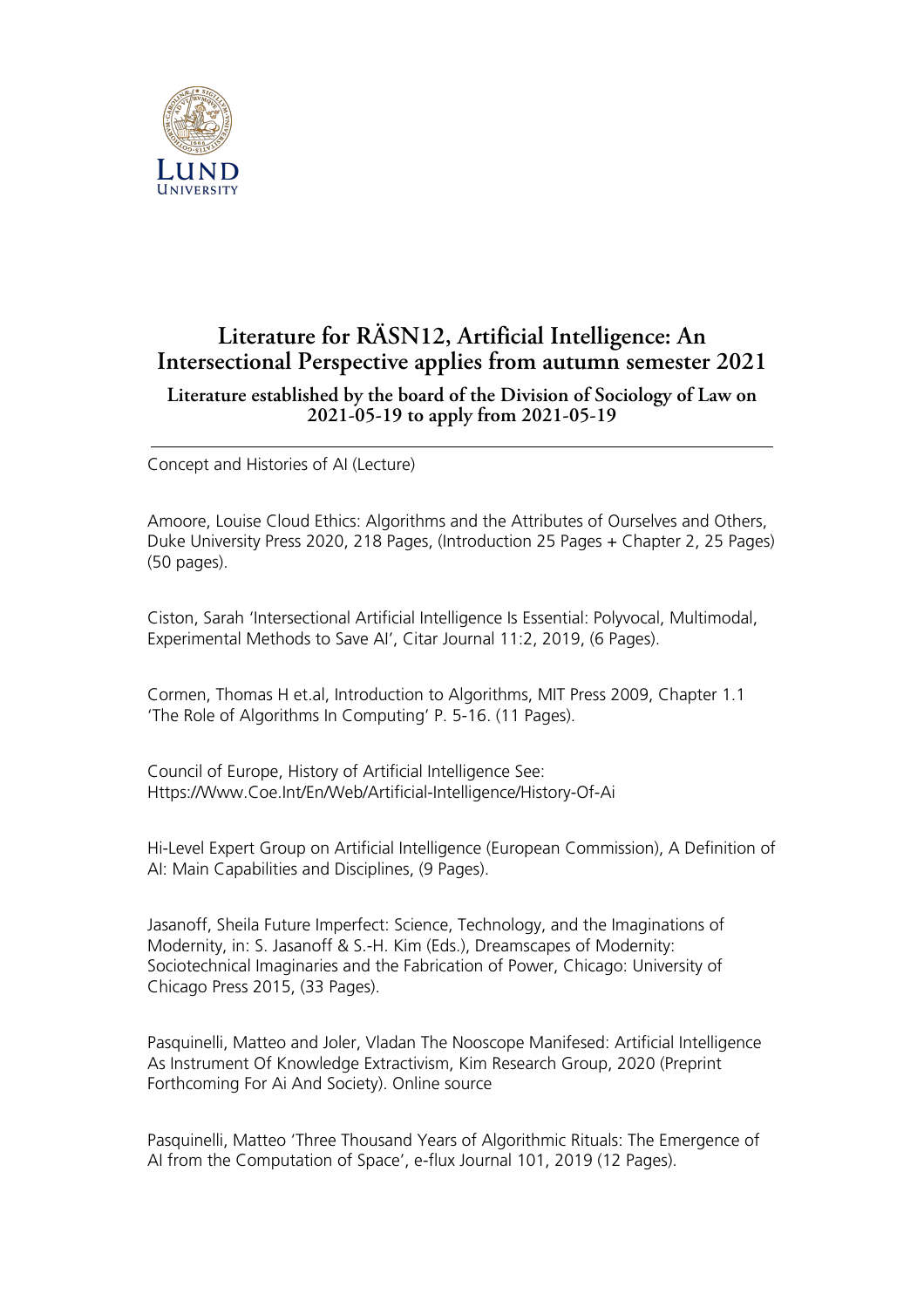Anwar, Mohammad Amir and Graham, Mark 'Digital Labour at Economic Margins-African Workers and the Global Information Economy', Review Of African Political Economy 2020 (12 Pages).

Anwar, Mohammad Amir and Graham, Mark 'Hidden Transcripts of the Gig Economy: Labour Agency and the New Art of Resistance Among African Gig Workers, Environment and Planning A: Economy and Space 52:(7) 2020 (23 Pages).

Precarity Lab, 'Digital Precarity Manifesto', Social Text 141:(4) 2019 (Pages 16).

Organising Against Digital Exploitation – Breaking the Loop in 'Human-in-the-Loop' (Seminar)

Film Screening: Sleep Dealer, Directed By: Alex Rivera, 2008.

Mueller, Gavin Breaking Things at Work: The Luddites Are Right About Why You Hate Your Job, Verso 2021 (168 Pages).

Race After Technology (Lecture)

Amrute, Sareeta 'Bored Techies Being Casually Racist: Race as Algorithm', Science, Technology & Human Values 45:(5) 2020, (31 Pages).

Benjamin, Ruha Race After Technology: Abolitionist Tools for the New Jim Code, Polity Press 2019, Chapter 1 (1 –49) And Chapter 5 (160–198) (87 pages).

Couldry, Nick and Mejias, Ulises A. 'Data Colonialism: Rethinking Big Data's Relation to the Contemporary Subject', Television and New Media 20:(4) 2019, (14 Pages).

Karkazs, Katrin and Jordan-Young, Rebecca 'Sensing Race as a Ghost Variable in Science, Technology and Medicine, Science, Technology & Human Values 45:(5) 2020 (16 Pages).

Kwet, Michael 'Digital Colonialism: US Empire and the New Imperialism in the Global South, Race and Class 60(4) 2019 (23 Pages).

Gender After Technology (Lecture)

Haraway, Donna A Cyborg Manifesto in Simians, Cyborgs and Women: The Reinvention Of Nature, New York; Routledge, 1991, pp.149-181, (22 Pages).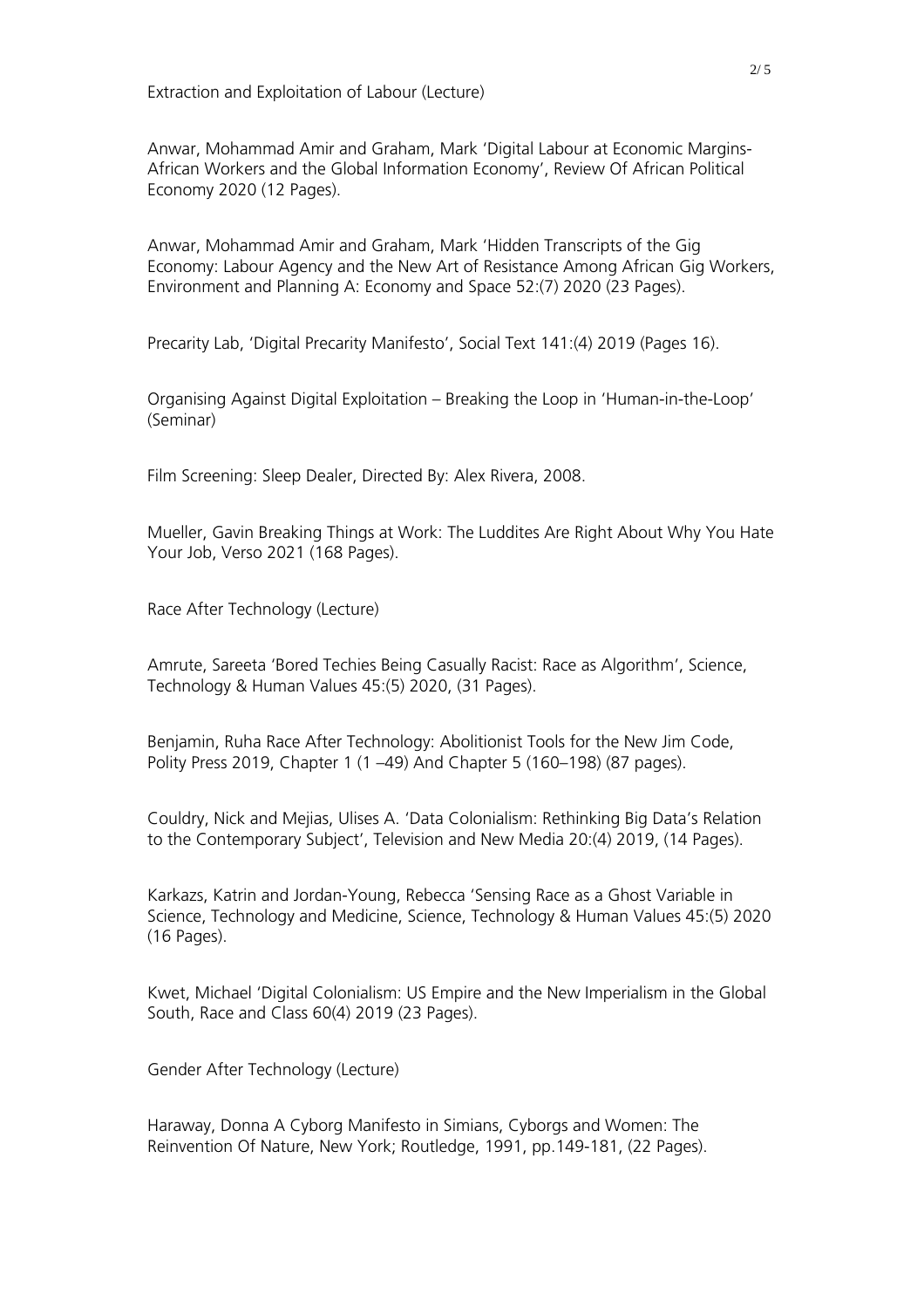Hester, Helen Xenofeminism, Cambridge: Polity Press 2018, 'What Is Xenofeminism?' pp. 6-32, (26 Pages).

Strengers, Yolanda and Kennedy, Jenny The Smart Wife: Why Siri, Alexa, And Other Smart Home Devices Need A Feminist Reboot, Cambridge: MIT Press (2020), Chapter One: Meet the Smart Wife: (23 Pages).

Platform Governance: The Case of Free Speech (Lecture)

Thiago Dias, Oliva 'Contested Moderation Technologies: Applying Human Rights Standards to Protect Freedom of Speech', Human Rights Law Review 20:(4) 2020, (33pages).

Ai And Privacy Rights (Seminar)

Deleuze, Gilles Postscript on the Societies of Control, Cambridge: MIT Press. 1990 Also Available Here: https://theanarchistlibrary.org/library/gilles-deleuze-postscript-onthe-societies-of-control , (6 Pages).

Käll, Jannice 'A Posthuman Data Subject: The Right to Be Forgotten and Beyond', German Law Journal 2017, (17 Pages).

Zuboff, Shosana 'Big Other: Surveillance Capitalism and The Prospects of An Information Civilization', Journal Of Information Technology 30(1) 2015, 75-89 (14 Pages).

Predictive Policing (Lecture)

Amoore, Louise And De Goede, Marieke Governance, 'Risk and Dataveillance in the War on Terror', Crime, Law and Social Change 43, 2005 (24 Pages).

Bellanova, Rocco And De Goede, Marieke 'The Algorithmic Regulation of Security: An Infrastructures Perspective', Regulation & Governance, 2020 (17 Pages).

Browne, Simone Dark Matter: On Surveillance and Blackness, Duke University Press 2015, Chapter 3 (42 Pages).

Kaufmann, Mareile - Egbert, Simon And Leese, Matthias 'Predictive Policing and the Politics of Patters', The British Journal of Criminology 59:3, 2019, (21 Pages).

Maguire, Mark 'Policing Future Crimes', in Mark Maguire, Ursula Rao, Nils Zurawaski (eds.), Bodies as Evidence: Security, Knowledge, and Power, Duke University Press 2018 (22 Pages).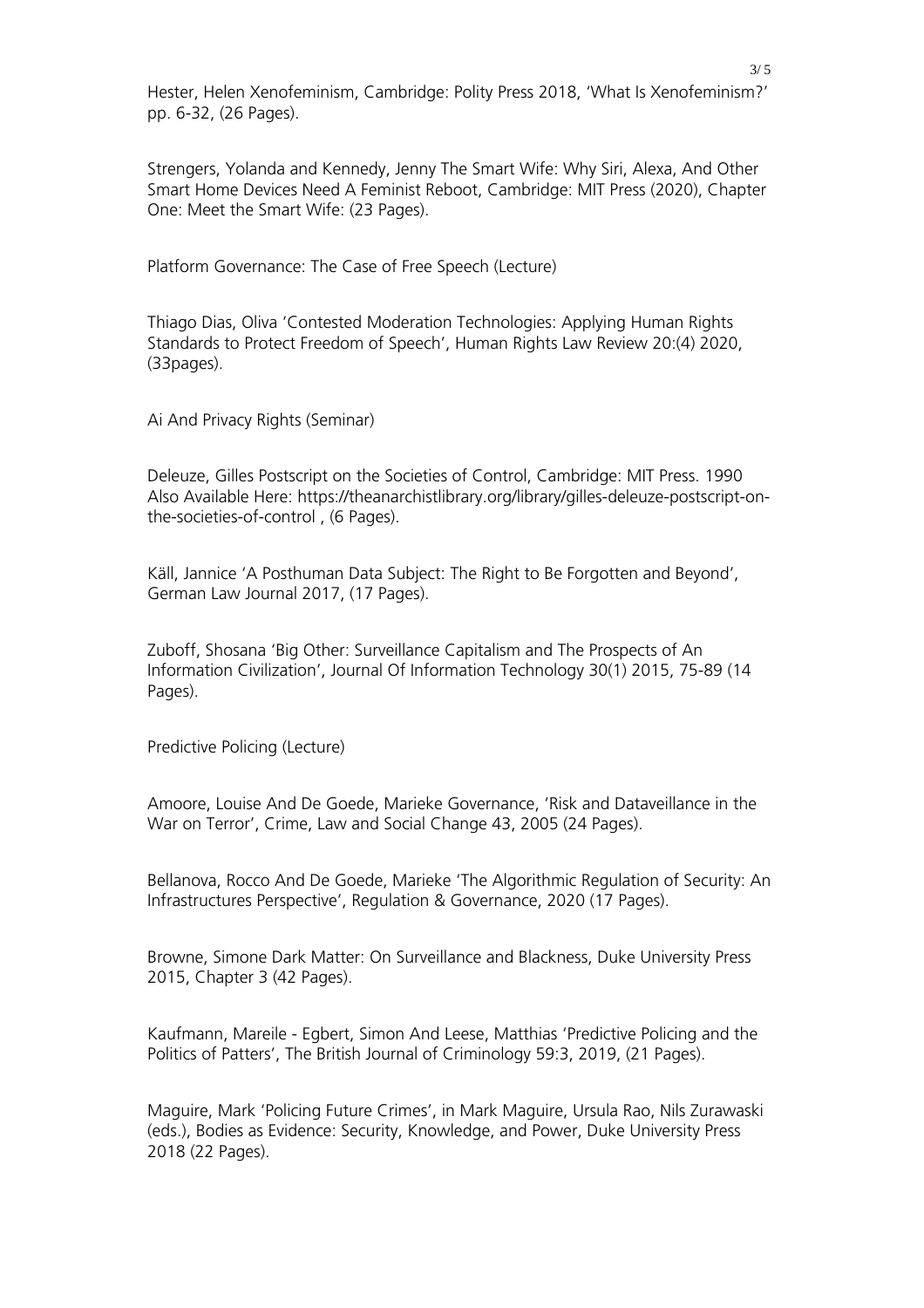Digitalisation and Border Control (Lecture)

Achiume, Tendayi Special Rapporteur on Contemporary Forms of Racism, Racial Discrimination, Xenophobia and Related Intolerance, Report of the Special Rapporteur on Contemporary Forms of Racism, Racial Discrimination, Xenophobia and Related Intolerance A/75/150. Available Here: Https://Antiracismsr.Org/Wp-Content/Uploads/2020/11/A\_75\_590\_Advance-Unedited-Version.Pdf (21 Pages).

Ellebrecht, Sabrina 'The European Border Surveillance System Eurosur: The Computerization, Standardization and Virtualization of Border Management in Europe', in: OSCE Yearbook 2013. Baden-Baden: Nomos, S. 231-243. (12 Pages).

Jeandesboz, Julien 'Beyond Tartar Steppe: Eurosur, and the Ethics of European Border Control Practices, in Peter Burgess and Serge Gutwirth (Eds.), A Threat Against Europe? Security, Migration and Integration, Vubpress, 2011 (12 Pages).

Molnar, Petra and Gill, Lex Bots at The Gate: A Human Rights Analysis of Automated Decision Making in Canada's Immigration and Refugee System, 2018 (88 Pages).

Molnar, Petra Technological Testing Grounds: Migration Management Experiments and Reflections from the Ground Up, 2020, (57 Pages).

Imaginaries of Resistance and Life under AI // AI in History and Literature and Social Imaginary (Seminar)

Dihal, Kanta 'Enslaved Minds: Artificial Intelligence, Slavery and Revolt', in Stephen Cave, Kanta Dihal and Sarah Dillon (eds.) AI Narratives: A History of Imaginative Thinking about Intelligent Machines, Oxford University Press 2020, (24 Pages).

K. Le Guin, Ursula Vaster Than Empire, (18 Pages).

Mueller, Gavin Breaking Things at Work: The Luddites are Right about Why You Hate Your Job, Verso 2021, (168 Pages).

Data Market as Adjudication (Lecture)

Käll, Jannice 'The Materiality of Data as Property', Harvard International Law Journal 2020: Https://Harvardilj.Org/2020/04/The-Materiality-Of-Data-As-Property/ (11 Pages).

Srnicek, Nick Platform Capitalism, Cambridge: Polity Press 2017 (120 Pages).

Transformation of Law under AI (Lecture)

Hildebrandt, Mireille 'Law as Information in the Era of Data-Driven Agency', Modern Law Review 79:1 2016 (30 Pages).